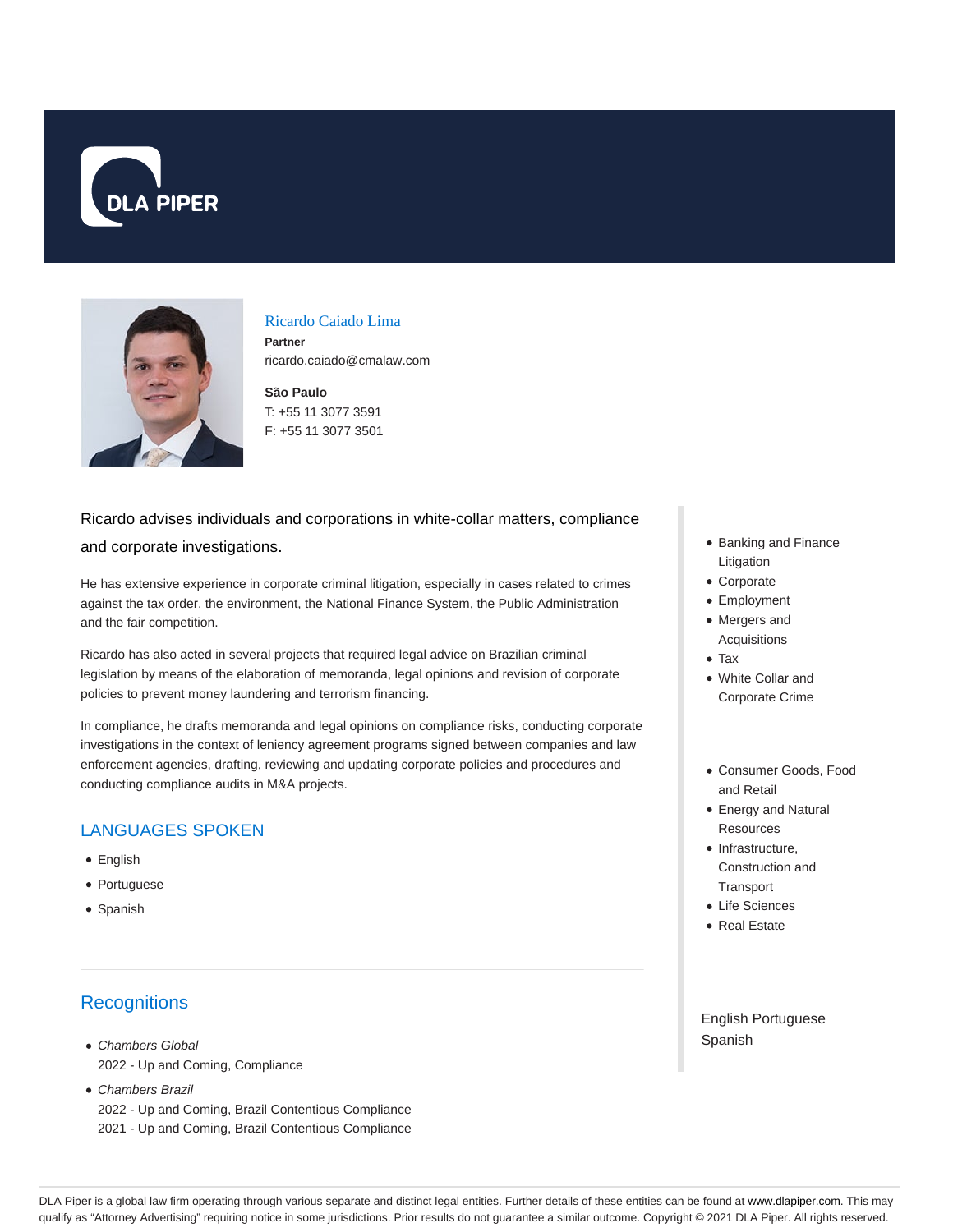- The Legal 500 Latin America
	- 2022 Recommended, Brazil Compliance
	- 2022 Recommended, Brazil TMT: Cybersecurity and Data Privacy
	- 2021 Recommended, Brazil Compliance
	- 2021 Recommended, Brazil TMT: Cybersecurity and Data Privacy

### Excellence and Relationship

Campos Mello Advogados was the first full-service Brazilian law firm to consistently use the NPS (Net Promoter Score) method. In the first year using the method, the firm achieved grade 83.

### **Education**

- Masters Business Administration in Compliance and Fraud Risks Management: Fundação Instituto de Administração (FIA), 2019
- Specialization in Compliance, Instituto Ensino e Pesquisa (INSPER) 2016
- Post-graduate Degree in White-Collar and Corporate Crime Law: Faculdade de Direito da Universidade de Coimbra e Instituto Brasileiro de Ciências Criminais, 2014
- Post-graduate Degree in Criminal Law and Procedure: Universidade Anhanguera-Uniderp e Instituto Panamericano de Política Criminal, 2012
- Law Degree: Universidade Federal do Espírito Santo, 2009

### **Memberships**

- Brazilian Bar Association, Section São Paulo (OAB/SP)
- International Bar Association (IBA)
- Instituto Brasileiro de Ciências Criminais (IBCCRIM)
- Association of Certified Fraud Investigators (ACFE)
- Legal Director of the ACFE Brazilian Chapter (2020/2021)
- Digital Compliance Committee of the Legal Ethics and Compliance Institute (LEC)
- Criminal Procedures Especial Commission of the Brazilian Bar Association, Section of São Paulo (2019/2021)
- Coordinator of the White-Collar Crimes sub-group of the Criminal Commission of the Brazilian Bar Association, Subsection of Pinheiros/SP (2019/2021)

### INSIGHTS

### **Publications**

**Brazil - Global bribery offenses guide**

11 January 2022

- Co-author of the Brazilian chapter of the "The Investigations Review of the Americas," Global Investigation Review, 2019-2020
- "WhatsApp data access in cases of arrest in flagrante delicto," Legal Ethics and Compliance, 2017

### **NEWS**

DLA Piper is a global law firm operating through various separate and distinct legal entities. Further details of these entities can be found at www.dlapiper.com. This may qualify as "Attorney Advertising" requiring notice in some jurisdictions. Prior results do not guarantee a similar outcome. Copyright @ 2021 DLA Piper. All rights reserved.